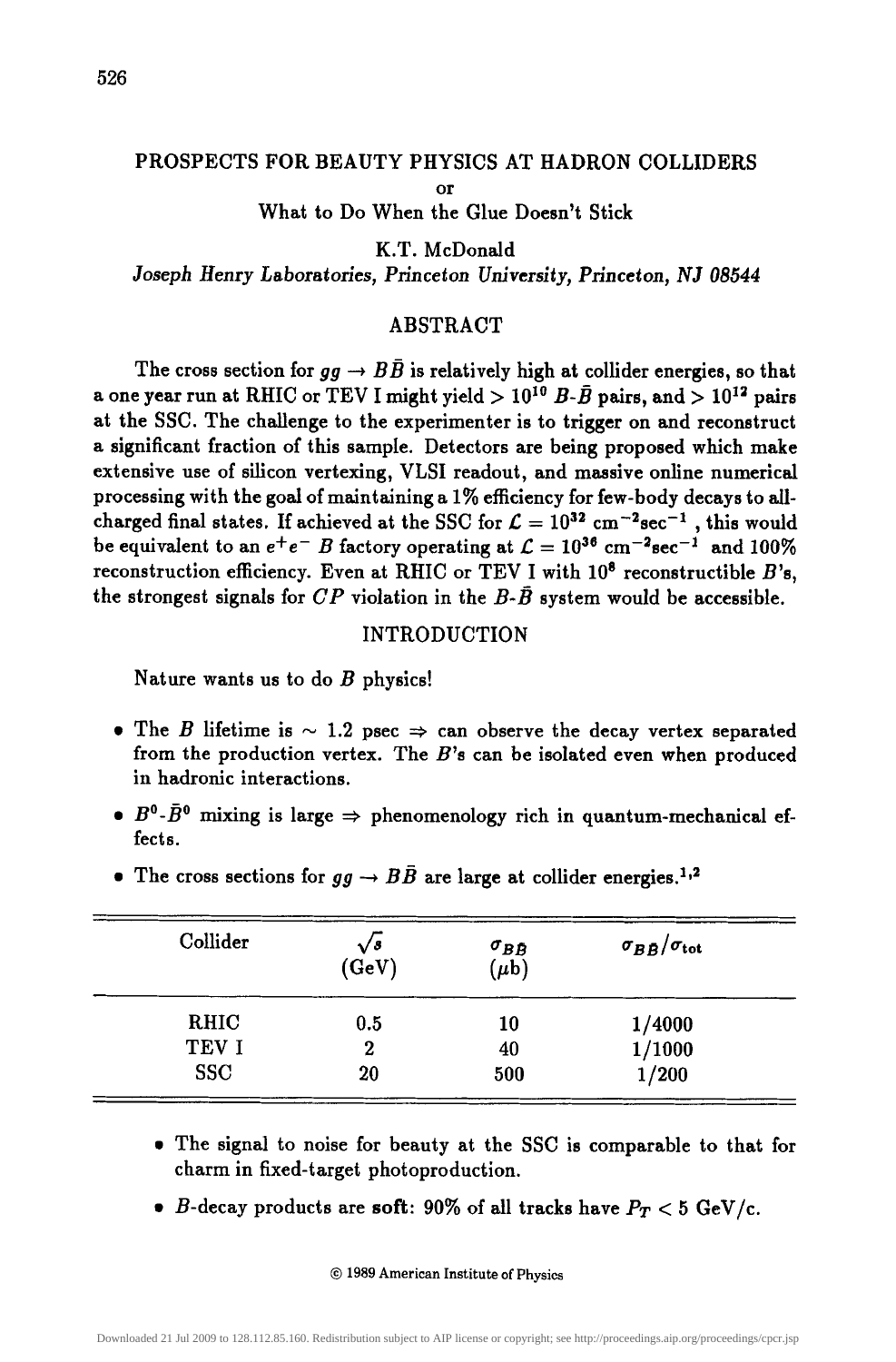- Can follow a classic prescription for detailed study of particles: measure the decays to few-body, all-charged final states.
- $\bullet$  CP violation is accessible.
	- A  $3-\sigma$  signal for a  $CP$  -violating asymmetry of 0.1 requires 1000 reconstructed events.
		- $\Rightarrow$  need 10<sup>8</sup> reconstructible pairs if branching fraction = 10<sup>-5</sup>.
		- $\Rightarrow$  need 10<sup>10</sup> pairs produced if reconstruction efficiency = 1%.
	- The luminosity needed to produce such a sample in  $10^7$  sec is then

 $\mathcal{L} = 10^{32}$  cm<sup>-2</sup>sec<sup>-1</sup> at RHIC  $\mathcal{L} = 2.5 \times 10^{31}$  cm<sup>-2</sup>sec<sup>-1</sup> at TEV I  $\mathcal{L}=2\times10^{30}$  cm<sup>-2</sup>sec<sup>-1</sup> at SSC

- The crispness of the *CP* -violation physics encourages us to tackle difficult issues.
	- How to survive in high multiplicity. 100 tracks/event; 100 samples/track  $\Rightarrow$  ~ 10<sup>4</sup> words/event. Can readily find patterns if detector occupancy is  $\sim 10^{-3}$ .  $\Rightarrow$  need  $\sim 10^7$  detector elements ( $\sim 10^5$ /layer).
	- How to survive at high rate.

Have 5-10 MHz event rate at  $\mathcal{L} = 10^{32}$  cm<sup>-2</sup>sec<sup>-1</sup>.

Need sparse readout and buffering of the 10<sup>4</sup> elements struck per event.

 $\Rightarrow$  50-100 Gword/sec raw event rate!

Front-end analog triggers reduce event rate to  $< 100$  kHz.

Numeric-processor farm reduces rate to 1-2 kHz.

Archival data rate  $\sim$  100 Mbyte/sec to video tapes.

• The same detector concept applies to RHIC, TEV I, and the SSC. Figure 1 shows the Beauty spectrometer as conceived at the 1988 Snowmass Workshop.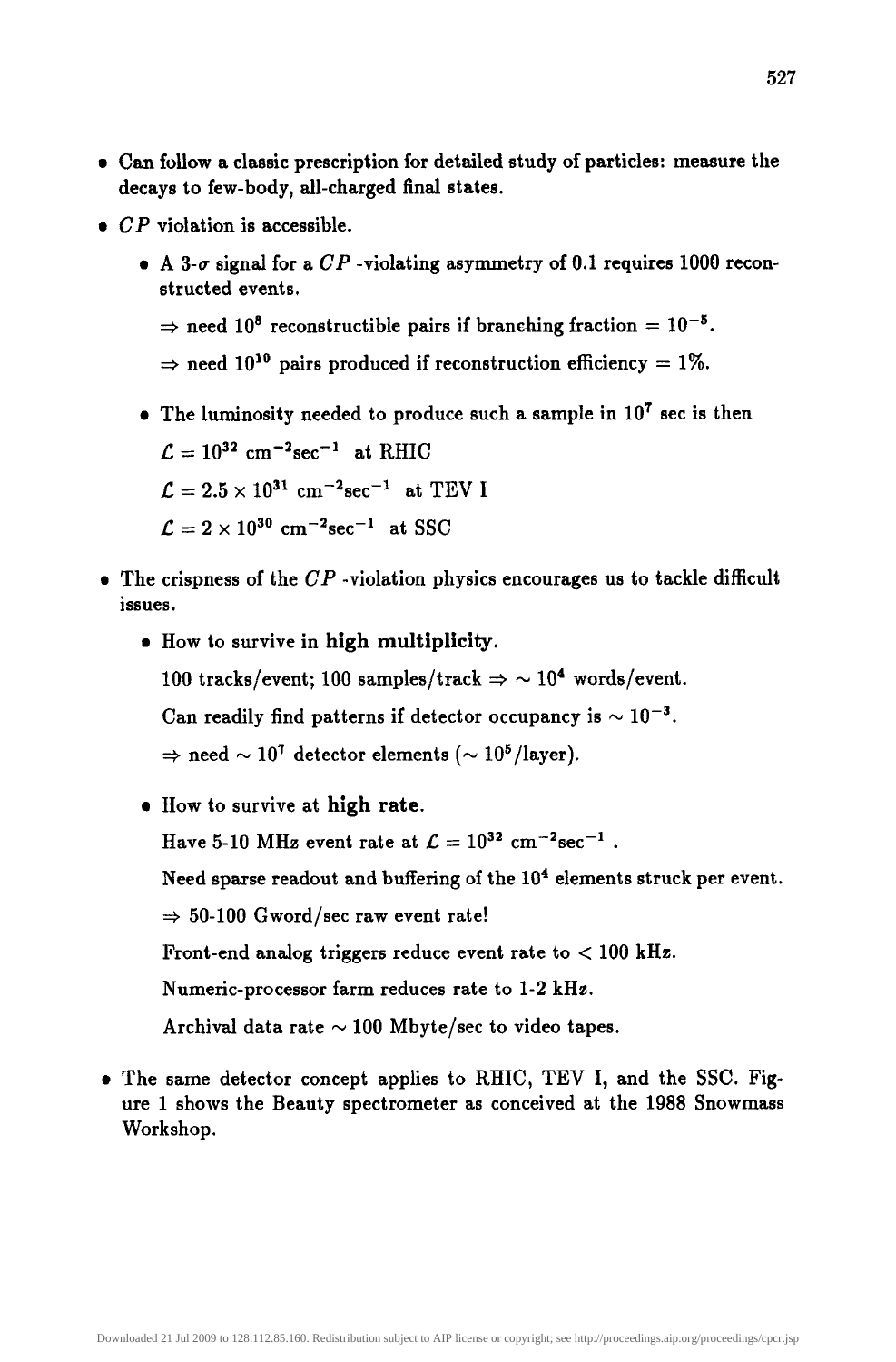

PREJUDICES ABOUT *CP* VIOLATION IN THE B-B SYSTEM

The best signal for *CP* violation is an asymmetry:

$$
A = \frac{\Gamma(B \to f) - \Gamma(\bar{B} \to \bar{f})}{\Gamma(B \to f) + \Gamma(\bar{B} \to \bar{f})}.
$$

- The theoretical interpretation of A is clean only when  $f = \overline{f} = CP$  eigenstate.
	- $\Rightarrow$  must tag the other B of the B- $\bar{B}$  pair.
	- $\Rightarrow$  'self-tagging' modes like  $B^0 \rightarrow K^{\pm} \pi^-$  or  $D^+ \pi^-$  might be more accessible experimentally, but are less useful theoretically. (Like  $\epsilon'/\epsilon$  in  $K^0 \rightarrow \pi \pi$  these depend on penguin diagrams...)
- Large  $A \Leftrightarrow$  small  $\Gamma$ , in most models.
- To reach S standard deviations in a measurement of A for mode  $B \to f$ with branch  $\Gamma$ , need N produced  $B$ 's, where

$$
N \approx \frac{S^2}{\Gamma A^2}.
$$

Example:  $S=3$ ,  $A=0.1$ ,  $\Gamma=10^{-5} \Rightarrow N=9\times 10^7$ .

*• CP* violation and the K-M matrix (Wolfenstein):

$$
V_{KM} = \begin{pmatrix} V_{ud} & V_{us} & V_{ub} \\ V_{cd} & V_{cs} & V_{cb} \\ V_{td} & V_{ts} & V_{tb} \end{pmatrix} \approx \begin{pmatrix} 1 & \lambda & \mu \lambda^3 (\rho - i\eta) \\ -\lambda & 1 & \mu \lambda^2 \\ \mu \lambda^3 (1 - \rho - i\eta) & -\mu \lambda^2 & 1 \end{pmatrix}.
$$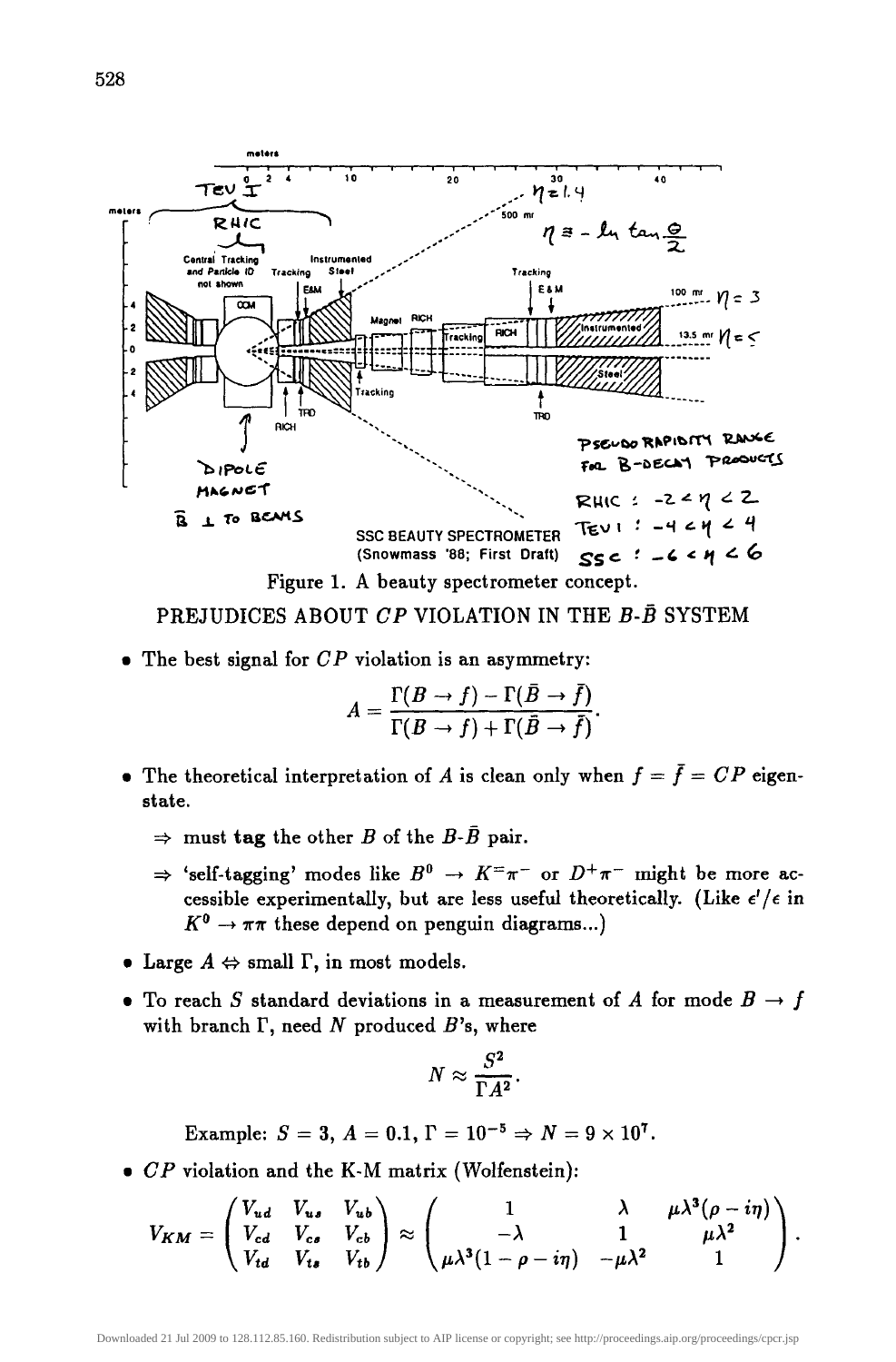$\lambda \sim$  the Cabibbo angle.

 $\mu$  is known via the B lifetime.

 $\eta \neq 0 \leftrightarrow CP$  violation.

But,  $\rho$ ,  $\eta$  are not well determined from the  $K\bar{K}$  system.

- The  $B \bar{B}$  system is the place!
- Bjorken's trick: unitarity of  $V_{KM} \Rightarrow V_{td} + \lambda V_{ts} + V_{ub}^* \approx 0$ .
	- $\Rightarrow$  these 3 vectors form a closed triangle. On dividing the lengths by  $\mu\lambda^3$ , we obtain the figure below:



Since the base is known, the experimental challenge is equivalent to measuring the 3 interior angles  $\phi_1$ ,  $\phi_3$ ,  $\phi_3$ .

• For  $B \to f$  with f a *CP* eigenstate, the asymmetry A depends only on  $\sin \phi$ 

$$
A \sim \sin 2\phi_1 \text{ for } B \to \psi K_S, \ D\bar{D}K_S, \ \psi \pi \pi, \ D\bar{D}, \ D^0 \pi^+ \pi^-, \ \dots
$$

 $A \sim \sin 2\phi_2$  for  $B \to \pi^+\pi^-$ ,  $p\bar{p}$ , ...

$$
A \sim \sin(\phi_2 - \phi_1) \text{ for } B \to \bar{D}^{*0}K_S, \dots
$$

- An overconstrained study of *CP* violation in the K-M matrix requires the observation many decay modes.
	- $\Rightarrow$  need a general purpose detector with particle identification.
	- $\Rightarrow$  need tagging of the second B.
	- $\Rightarrow$  an extensive program for the 1990's!

# **PRE-CP PHYSICS IN THE B-B SYSTEM**

- $\sigma_{B\bar{B}} \leftrightarrow$  gluon structure functions at collider energies.
- $B_d \bar{B}_d$  and  $B_s \bar{B}_s$  mixing. The latter is large but surprisingly hard to measure due to rapid oscillations.
- $\Gamma(B \to f)$  for likely *CP* violating modes
- $\Rightarrow$  a rich program even before *CP* violation.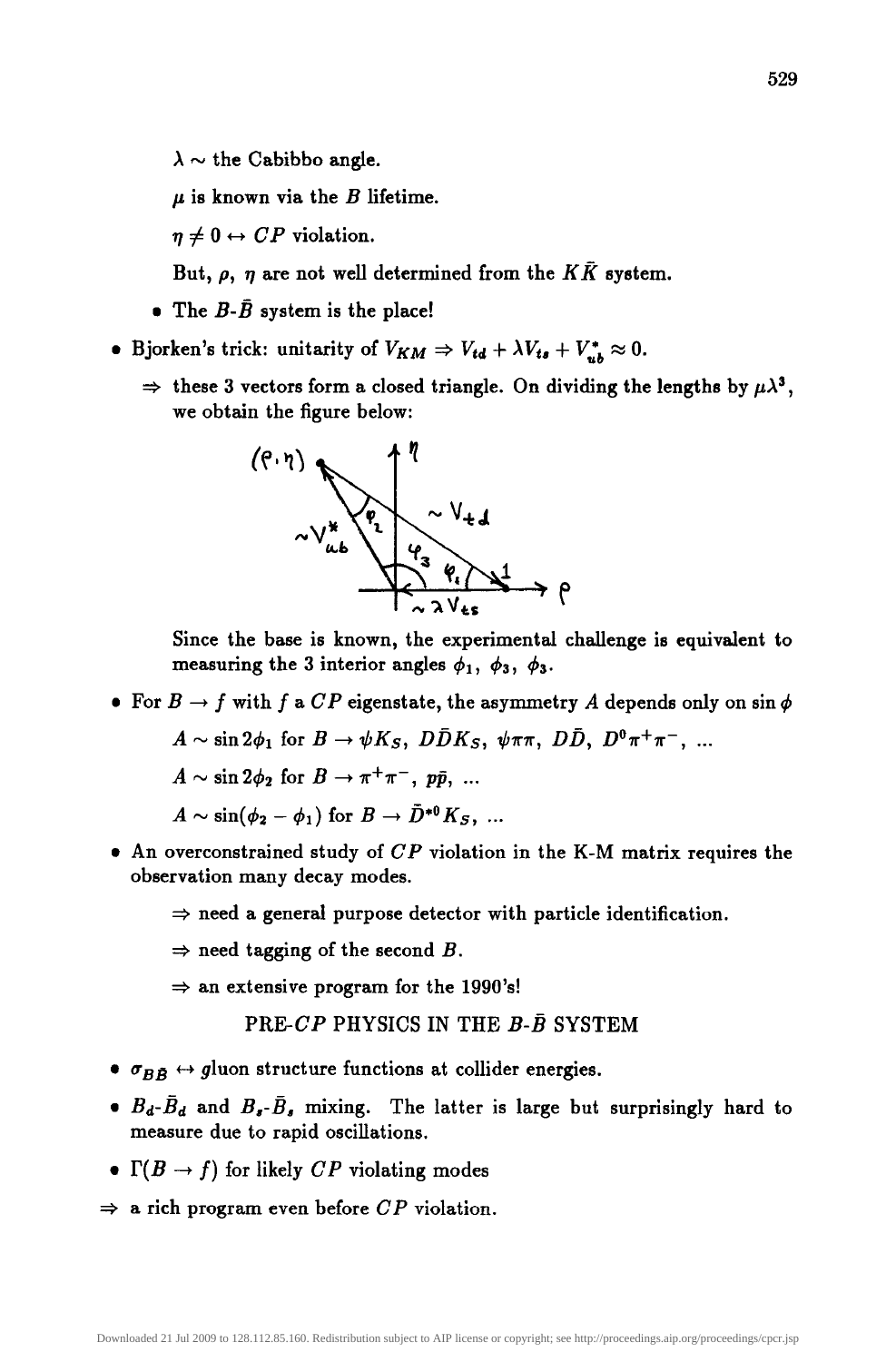#### RECENT DETECTOR PROPOSALS

- 1. March 1987, Letter of Intent to FNAL by Reay *et al. 3*
- 2. March 1987, Letter of Intent to FNAL by Lockyer *et al. 4*
- 3. July 1987, SSC Beauty Spectrometer at the Berkely Workshop. 5
- 4. November 1987, Dipole Beauty Spectrometer at the FNAL Beauty Workshop.<sup>6</sup>
- 5. June 1988, Status Report of the Fermilab  $B$  Collider Study Group.<sup>7</sup>
- 6. July 1988, SSC Beauty Spectrometer at the Snowmass Workshop. 8
- 7. July 1988, Solenoid Beauty Spectrometer at the RHIC Workshop.<sup>9</sup>
- 8. August 1988, Letter of Intent to CERN by Schlein *et al. ]°*
- 9. October 1988, Letter of Intent for a Bottom Collider Detector for the Fermilab Tevatron. $11$

OVERVIEW OF THE BOTTOM COLLIDER DETECTOR

We will use the recently proposed Bottom Collider Detector<sup>11</sup> as an example. A schematic side view is shown in Figure 3. The design is driven by the need for large angular acceptance, good momentum resolution for low-momentum tracks, precision vertexing, and particle identification. Calorimetry is not important except for electron identification. The basic character of the detector is 'central', but with greater emphasis on the angular region  $2^{\circ} < \theta < 30^{\circ}$  than in present detectors designed for W and Z physics.



Figure 3. Overview of the BCD detector.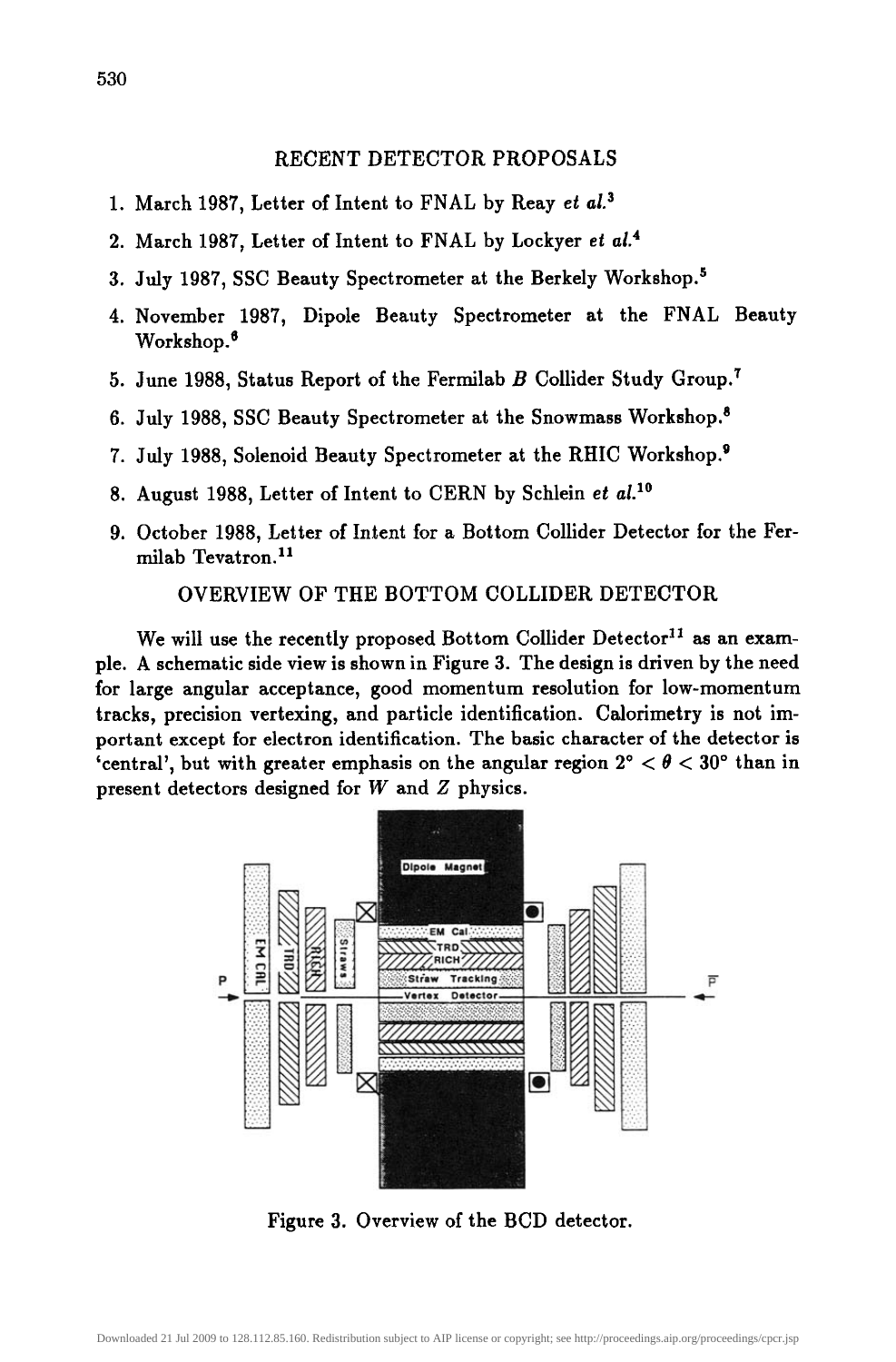- A dipole magnet is chosen to optimize the detection of tracks producded betwenn  $2^{\circ} < \theta < 178^{\circ}$  (pseudorapidity:  $-4 < \eta < 4$ ). The kinematics of  $B$ - $\bar{B}$  production are such that both forward and central tracks must be measured well to have a high geometric accpetance, while transverse momenta greater than 5 GeV/c are seldom of interest. A dipole magnetic field oriented perpendicular to the beams is the best and simplest solution. A low-field (1 Telsa), large-diameter magnet is preferable for pattern recognition of low-momentum tracks.
- The magnet design calls for circular pole tips of 4-m diameter, separated by a 4-m gap. This large gap permits a tracking system with 75-100 samples per track, the minimum acceptable number in a high-multiplicity event, while still accomodating the EM calorimeter, TRD, and RICH counters inside the gap.
- The vertex detector is designed to find the secondary vertices of  $B$  particles with high accuracy and efficiency, thereby isolating the B from the rest of the event. The resulting ability to study the time evolution of the states is particularly advantageous for *CP* studies. Extensive Monte Carlo simulation indicate that 3-d vertex reconstruction is necessary to achieve good pattern recognition, and that the system should have a worst-case impact-parameter resolution of  $< 20 \mu m$ . All tracks should intersect at least 3 planes with an angle of incidence  $<$  45 $^{\circ}$ . These requirements, along with the length of the intereaction region, led to a hybrid design of barrels and planes of double-sided silicon detectors. These devices are located outside the beam pipe, beginning at 1.5-cm radius, to minimize the effects of multiple scattering. Monte Carlo studies of this design, where tracking efficiencies were 100%, gave an efficiency of finding B vertices of  $\sim$  45%. A preliminary mechanical model of this detector desing has been constructed.
- The vertex detector relies on the gas tracking system for most of the pattern recognition. The tracking system is designed for efficient and rapid 3-d pattern recognition of tracks over the full angular range. The are 75-100 samples along each track. The technology used is thin-walled straw tubes, pressurized to 3 atmospheres and arranged in superlayers. Such straw tubes permit a measurement error of 40  $\mu$ m per hit. This high precision will allow a mass resolution of 20 MeV/ $c<sup>2</sup>$  and an extrapolation error into the silicon vertex detector of 50  $\mu$ m. Good mass resolution is desirable to separate  $B_d$  from  $B_s$ , and to set a narrow mass window around the B as a rejection against combinatoric background.
- Particle identification is important in reducing the combinatoric background, especially for modes such as  $B \to K\pi$  and  $B \to p\bar{p}$ . Electron identification is required for tirggering and tagging the particle-antiparticle nature of the B. The design incorporates TRD's RICH counters, and an electromagnetic calorimeter over the full detector accpetance and for the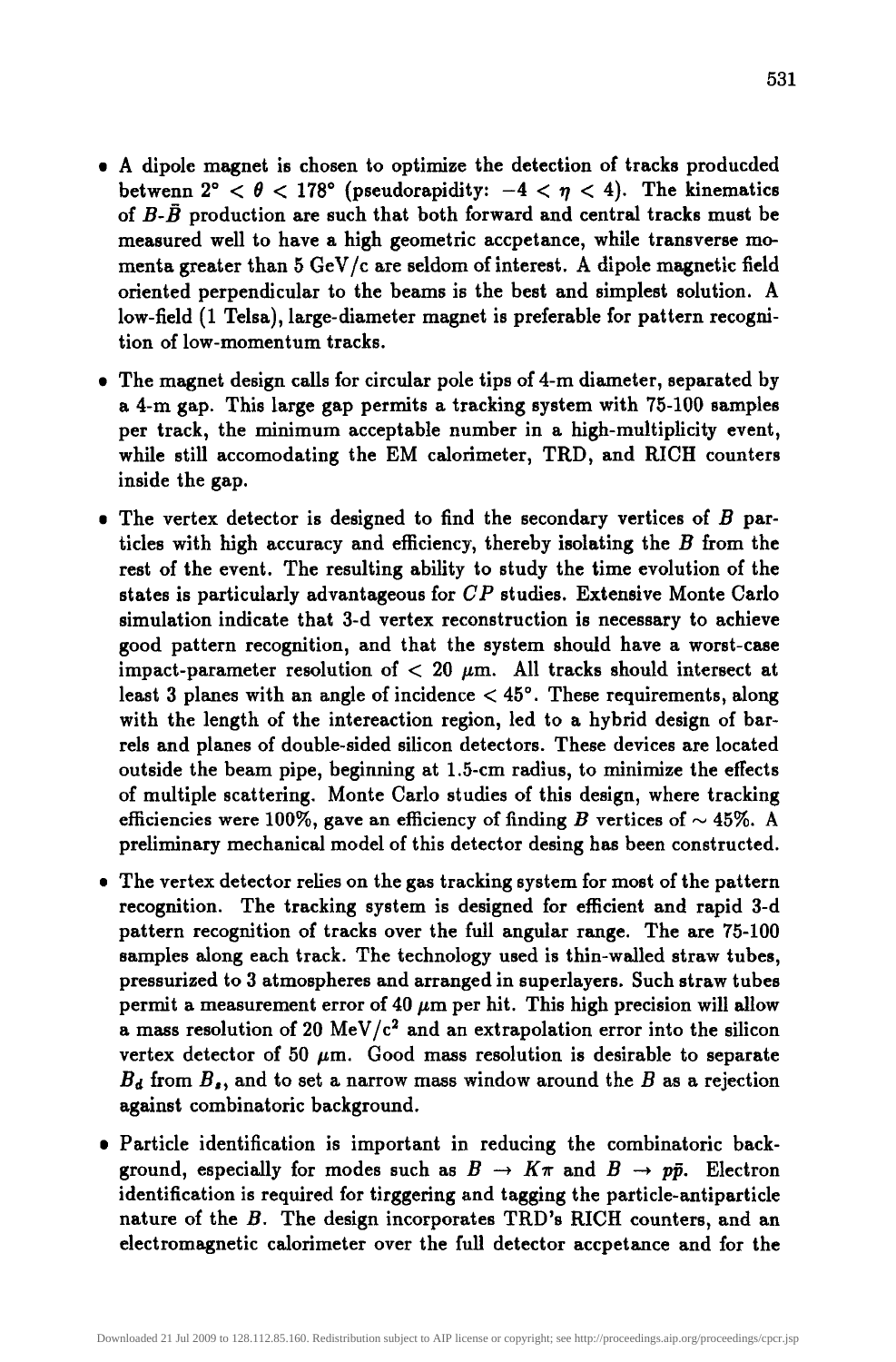full momentum range of the B-decay products.

- The trigger and data acquisition system is designed to handle a luminosity of  $10^{32}$  cm<sup>-2</sup>sec<sup>-1</sup> and data flow rates of GigaBytes per second. The trigger philosophy is to assemble the full event as soon as possible and pass it to a farm of numeric processors where a variety of trigger algorithms can be implemented in software. The system is based on the latest communications-industry technology, which represents a new approach for high-energy physics experiments and is suitable for SSC data rates.
- An initial cost estimate for the detector is \$30M.

In the space remaining we daborate slightly on two issues, a possible 'topology trigger,' and the data-acqusition system based around a 'barrel switch.'

# TOPOLOGY TRIGGER

A first-level trigger is desired which might be straightforward to implement while reducing the event rate by 20-50. The 'topology trigger' simply counts the number of charged tracks in the event above a given cut in  $P_T$ . This is iUustrated in Figure 4, based on an ISAJET simulation.

If a cut on only a single track could be made reliably, we see that a cut at  $P_T = 2.5$  GeV/c would yield a factor of 50 reduction in the event rate at the expense of only a 10% loss of events with a 2-body decay such at  $B \to \pi^+\pi^-$ . Or, if two tracks are each required to be above 2 GeV/c, the desired reduction of the total event rate could be achieved with  $40\%$  loss of 2-body B decays. The efficiency for many-particle  $B$  decay is, of course, less.

#### DATA ACQUISITION

The architecture of the data acquistion takes advantage of several new approaches; in particular:

- Digital transmission via fiber-optic cables.
- A simple 'barrel shifter' switch for event building at 100 kHz.
- A farm of  $\sim 2000$  numeric processors, especially suited to tracking problems, which implement the second-level triggers, employing full reconstruction algorithms for some detector systems.

A block diagram of the proposed data-acquisition system is shown in Figure 5. The data flow is from top to bottom. Prompt triggers (such as the topology trigger) will first reduce the data rate by a factor of 20-50, using a subset of the detector elements labelled A-Z in Figure 5. From this point on there in no other specially built logic for triggering. If the event is accepted by the first-level trigger, the data fragments are transmitted over fiber-optic cable to the Event-Builder Switch. There can be any number of data sources from each detector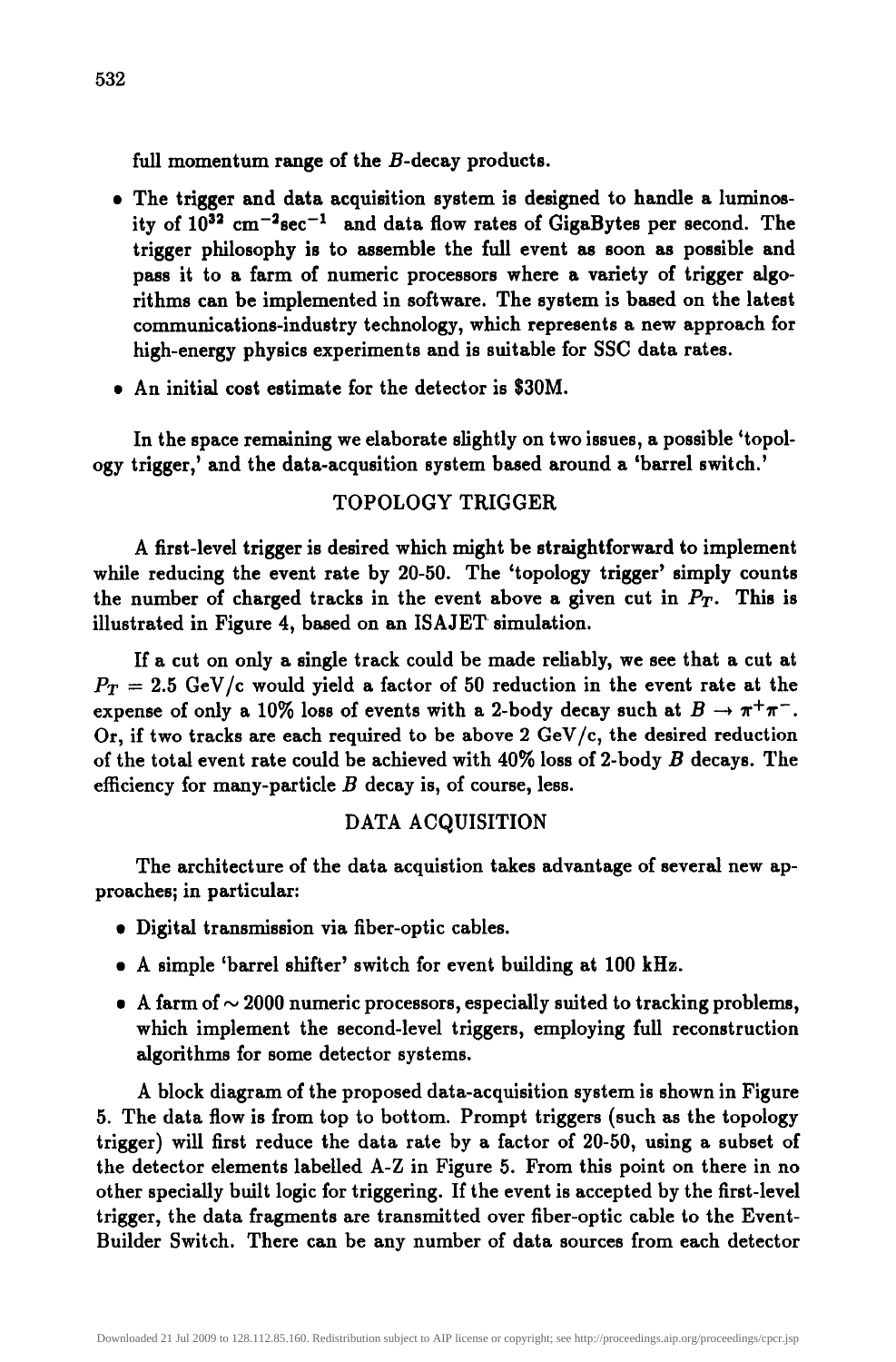

Figure 4. (a) The number of charged tracks above a given  $P_T$  for events containing a  $B \to \pi^+\pi^-$  decay, according to an ISAJET simulation; (b) the same for events without any  $B$ 's.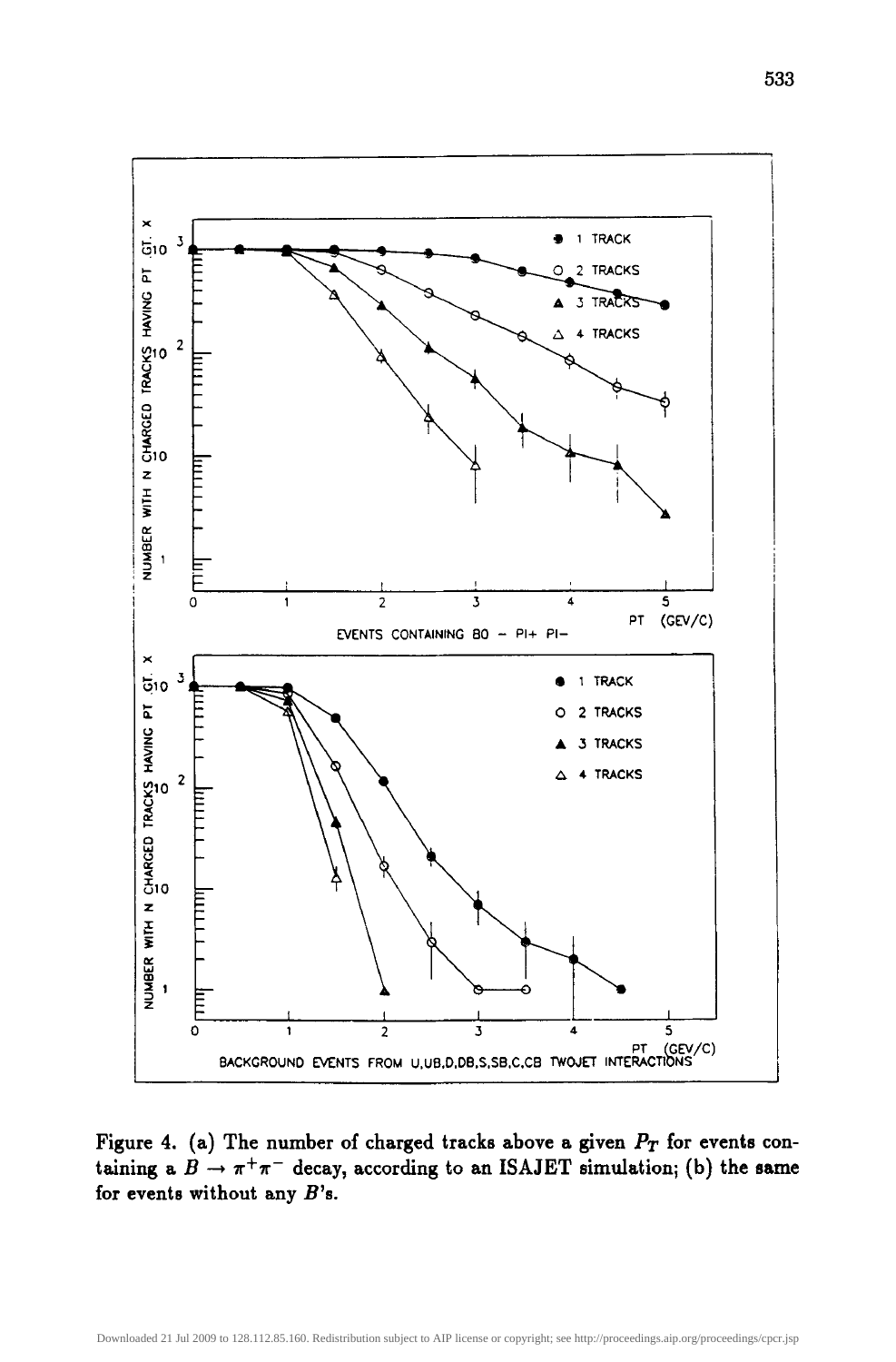

Figure 5. Block diagram of the proposed data-acquisition system.